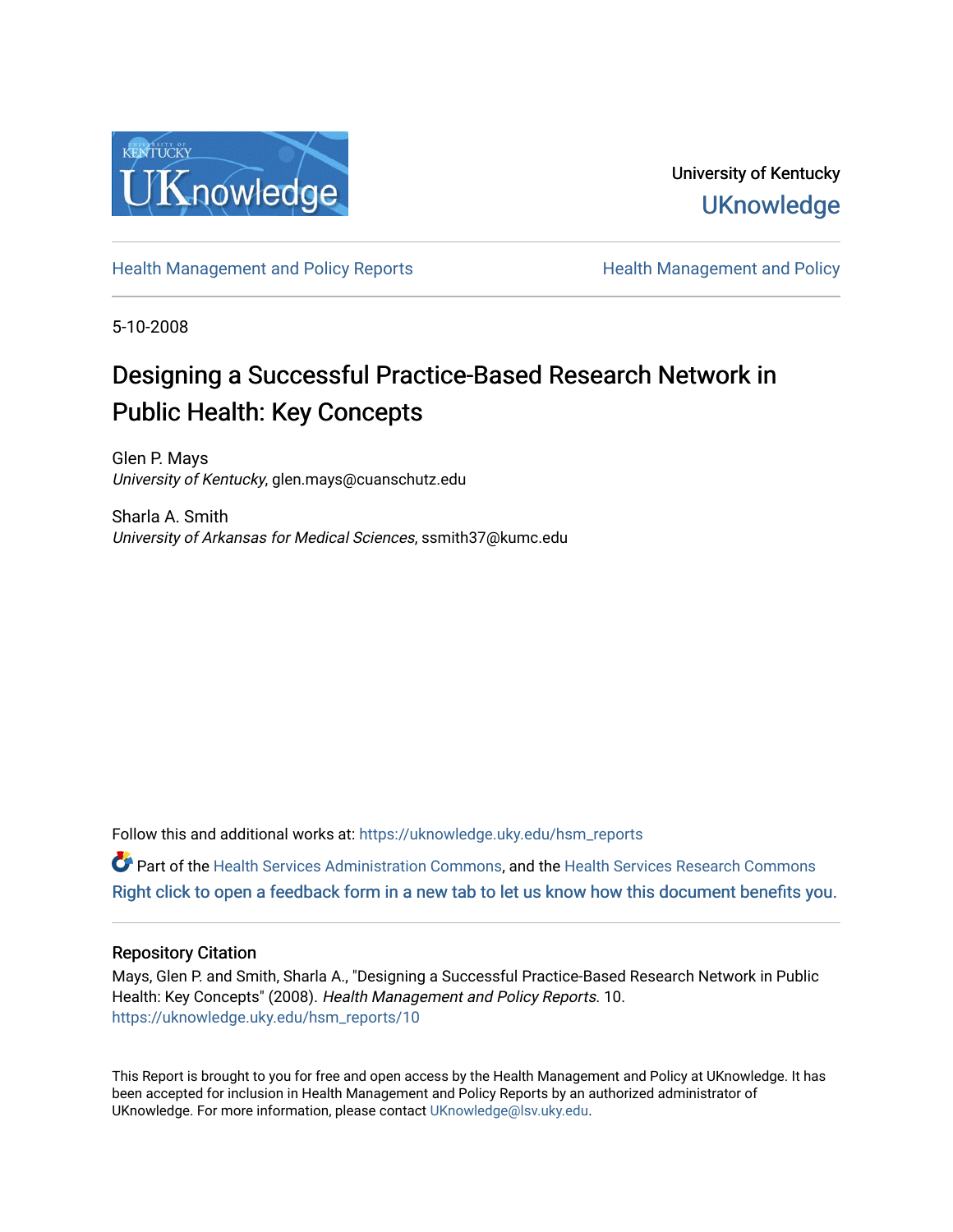## **DESIGNING A SUCCESSFUL PRACTICE-BASED RESEARCH NETWORK IN PUBLIC HEALTH:**

### **KEY CONCEPTS**

**Glen P. Mays, Ph.D. Sharla A. Smith, M.P.H.**

**Public Health PBRN National Coordinating Center University of Arkansas for Medical Sciences**





**The Public Health PBRN Initiative is funded by the Robert Wood Johnson Foundation**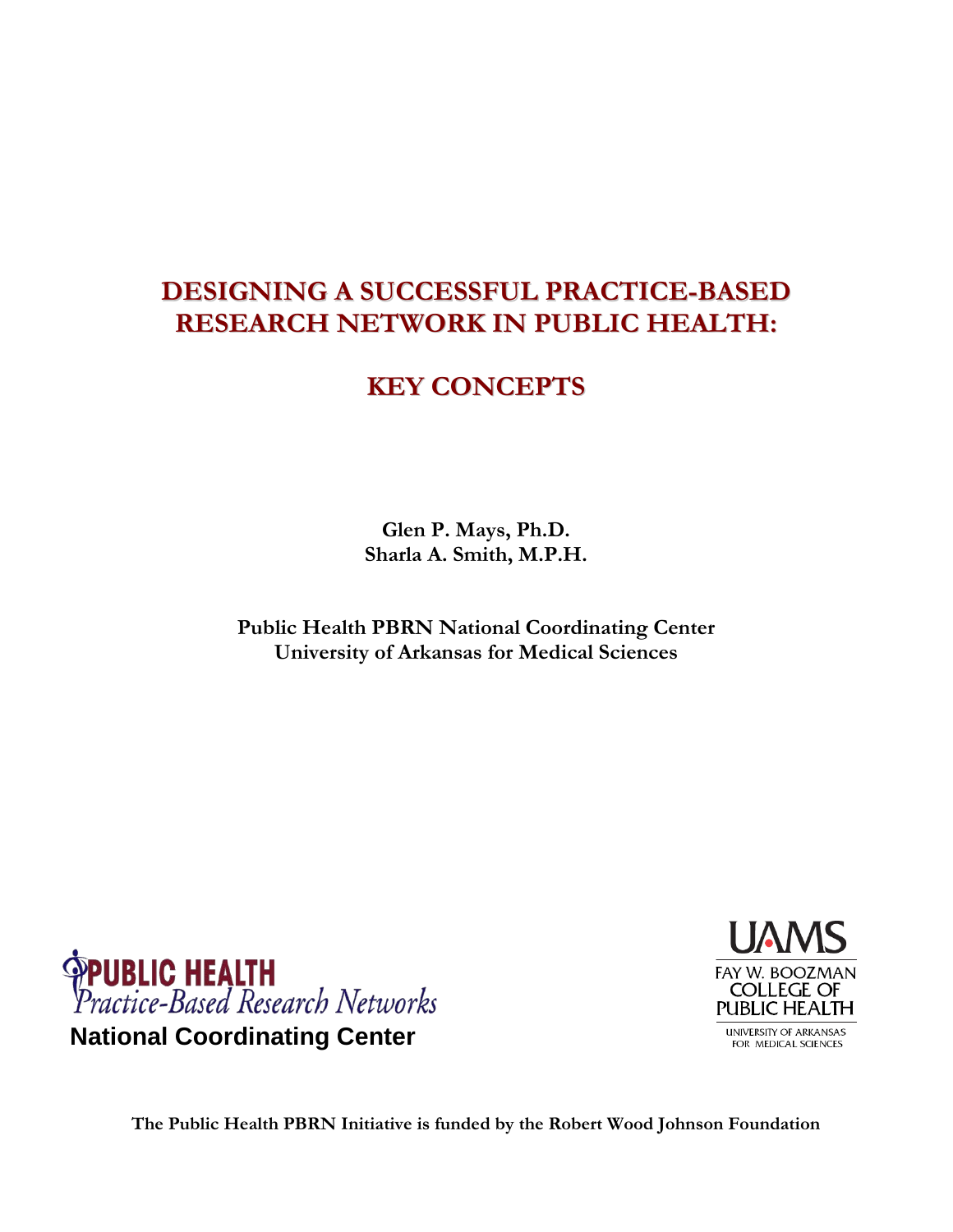solution of the practice-based research networks (PBRNs) will require organizational, financial, and intellectual resources that allow practitioners and researchers to mount relevant studies in real-world public health set intellectual resources that allow practitioners and researchers to mount relevant studies in real-world public health settings. This brief outlines characteristics likely to be important to the success of public health PBRNs, based on the experience of PBRNs in other practice settings.

#### **Geographic Scope**

Public health PBRNs may find it beneficial to organize around members that serve a common geographic area such as a single state or collection of neighboring states. Along with the benefits of proximity, this regional focus allows for some degree of commonality in the geographic, cultural, demographic, economic, political, and/or environmental conditions facing network members and the communities they serve—thereby facilitating decisionmaking on research priorities.<sup>1,2</sup> Networks may choose to span two or more states where feasible, in order to allow for some within-network variation in state organizational and policy context, thereby increasing opportunities for comparative research and natural experiments on policy change. In some cases, networks may choose to sacrifice geographic proximity in order to encompass a broad cross-section of practice settings or to reach a homogenous group of settings defined by other attributes such as population size, demographic composition, or organizational structure.

#### **Membership Size and Type**

A public health PBRN may include both state and local governmental public health agencies as core network members. Many of the organizational structures, financing strategies, and delivery issues surrounding public health practice are influenced by both state and local actions. Because implementation of public health practices and policies often occurs at the local level, PBRNs may require sufficient numbers of local agencies to serve as intervention and comparison sites for specific research projects. In some cases, it may be feasible to include large numbers of agencies in a single network if local agencies are organized within a larger regional or statewide system that facilitates communication and coordination across agencies.

Local governmental public health agencies are likely to be the most prevalent type of member in many PBRN networks, but these networks should also include representation from *state public health agencies* where this is feasible and useful. Additionally, PBRN members should involve their *community partners* in specific research projects that address topics of relevance to these partners. All networks must include an *academic research center* or institute that offers methodological expertise in research design, data collection, and data analysis along with experience in applied public health research studies. All organizations included in the membership of a PBRN should have an interest in improving public health practice through participation in applied research, along with the willingness and ability to contribute time and effort toward this goal.

#### **Organizational Structure**

A PBRN should designate one of their member public health organizations to serve as the lead sponsoring organization, providing an institutional home for the network. This organization will establish and maintain formal relationships with all other organizational members. In many cases, a state or local public health agency may function as an effective lead PBRN organization, where such agencies have sufficient administrative infrastructure to oversee key project activities such as developing network partnerships, dispersing funds to partner organizations, engaging expert consultants, and organizing data collection and analysis activities. Placing public health agencies in leadership positions within PBRNs will strengthen the visibility and voice of practitioners within the research enterprise, thereby ensuring that the resulting studies are designed to address real-world questions in public health practice and policy.<sup>3</sup> However, PBRNs must also substantively engage research partners that can provide the methodological and analytical expertise required for designing and conducting rigorous studies. PBRNs that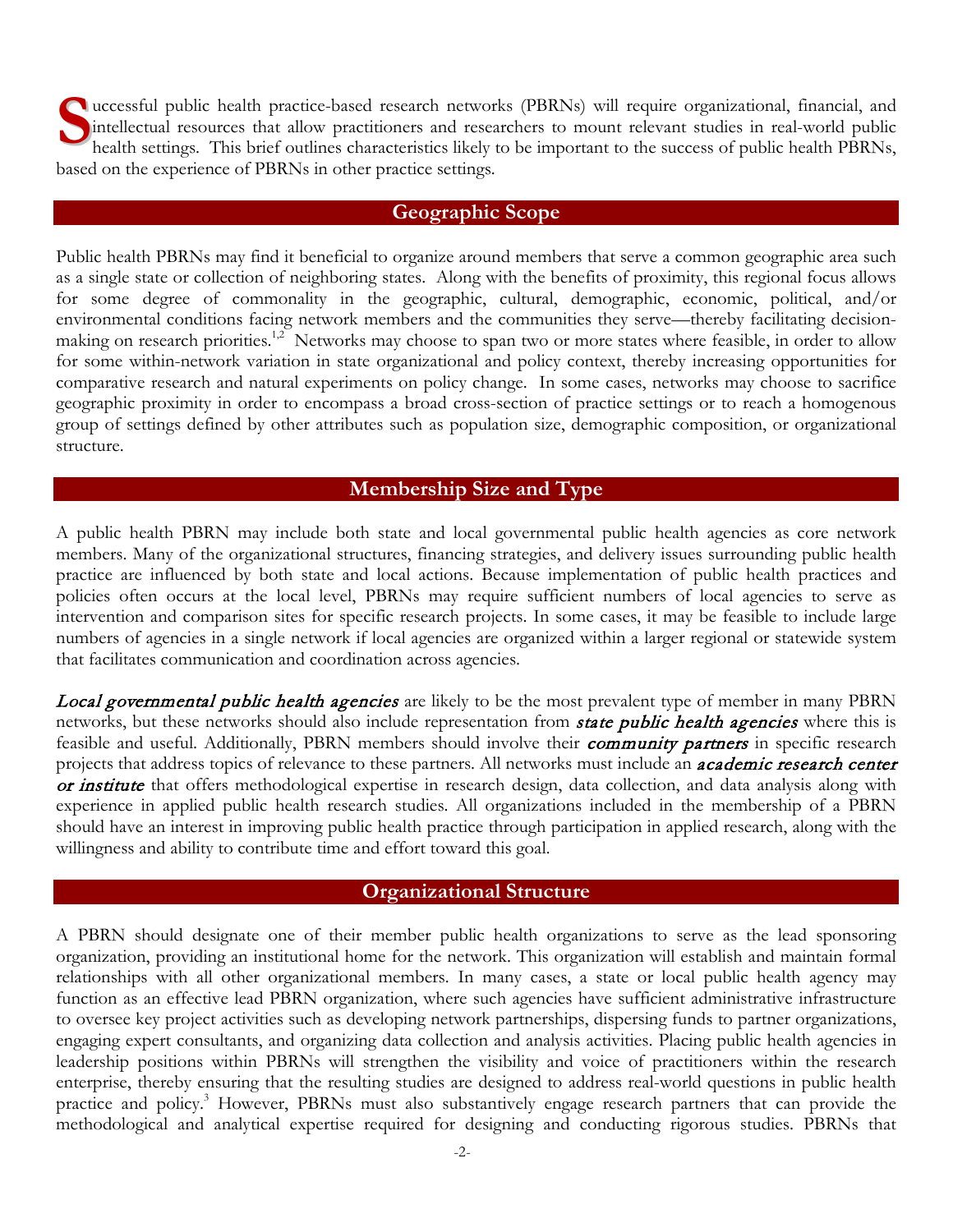designate another type of organization as the network's lead organization—such as a public health institute, university research center, or private organization—should consider carefully the rationale for this decision. If the lead organization is not a practice agency, network developers should give emphasis to other mechanisms that will ensure that practice agencies have a leading voice in establishing the network's research agenda and scope of work.<sup>4</sup> Regardless of the type of sponsoring institution, successful networks will need to engage experienced public health researchers, multiple public health practice agencies, and relevant community partners in the proposed research process.



#### **Figure 1: Example Structure for a Public Health PBRN**

#### **Governance**

PBRNs require a steering committee to establish strategic direction for the network, make decisions regarding research priorities, and oversee the quality and integrity of the research process.<sup>3,4</sup> Committee members may be appointed or elected by the organizations that comprise the network membership. Networks should include representatives from research centers, public health agencies, and community organizations on their steering committees, and should maintain diversity in membership with respect to professional, organizational, and personal background.

#### **Staffing**

Each public health PBRN will require a director who is responsible for day-to-day network management, including communications and outreach activities with member organizations, personnel and financial management duties, and quality assurance processes for research projects. 4 Each network will also require a network coordinator to perform an array of central operations, including maintaining data resources, coordinating the work flow of specific research projects, and developing and implementing research protocols. Individual research projects can be managed by designated project directors who maintain reporting relationships with the network director. Senior faculty and staff from member institutions can serve as project directors.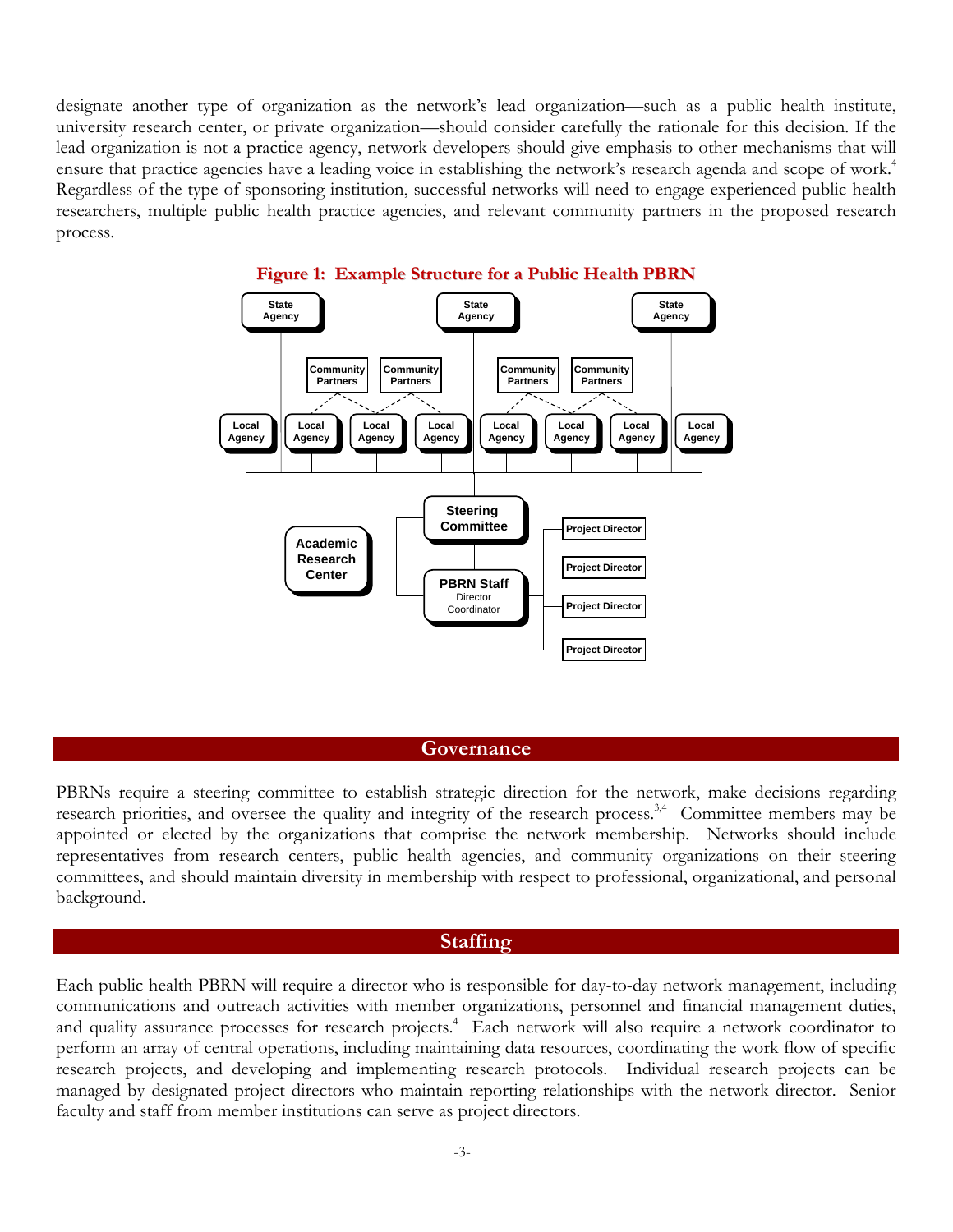#### **Research Liaisons**

Each participating member of a public health PBRN should designate a research liaison to serve as the agency's primary point of contact for the PBRN, and to facilitate the agency's active involvement in research activities.<sup>3,4</sup> Each PBRN director and coordinator should hold regular conference calls will agency liaisons and research project directors to update members on ongoing research progress, discuss problems and potential solutions in research operations, identify new research ideas, and review potential funding opportunities.

#### **Financial Resources**

Public health PBRNs will require start-up funds to cover the costs of core staff and materials needed for initial research development activities.<sup>4</sup> Successful networks will leverage these start-up funds by using their initial research activities to generate preliminary data and findings that will lead to competitive applications for additional extramural funding for larger research projects. Funding opportunities for PBRN-sponsored research projects exist in multiple sources, including the RWJF-supported research programs, federal research programs at CDC and NIH, state government agencies, and other foundation and nonprofit grant-makers.

#### **Information Technology and Data Resources**

PBRNs will require processes for collecting and exchanging data among network members for use in research studies.<sup>4,5</sup> Each network should inventory the range of available data sources that could be used in collaborative research, establish agreements for data sharing and use, and ensure that all research staff have adequate training in data security procedures. Existing data sources to be used in PBRN research may include vital records systems, disease and risk surveillance systems and registries, and data from administrative records.

#### **Communication and Decision-Making Processes**

Public health PBRNs should establish multiple communication mechanisms that allow public health agencies and researchers to exchange information about research ideas, funding opportunities, interpretation of findings, and implications for practice.<sup>3,4</sup> These mechanisms may include a dedicated website, print and electronic newsletters, an electronic listserv, monthly conference calls, and regular meetings and conference calls.

#### **Research Interests**

Each PBRN should identify a small set of priority research interests or topic areas that will provide focus for the network's initial research activities. The topic areas should reflect issues of high importance and relevance for the field of public health practice, and should be responsive to the interests and information needs of the participating practice agencies.<sup>5</sup> The research focus areas should also be responsive to existing research priorities developed within the field of public health systems and services research, to ensure that the network helps to advance this larger field of inquiry.<sup>6,7</sup> Examples of possible priority areas in the field of public health services and systems research include:

 Public health workforce issues, such as the supply and distribution of workers, staffing models used within agencies, approaches to workforce training and competency assessment, recruitment and retention strategies, and leadership development and practice issues;<sup>8,9</sup>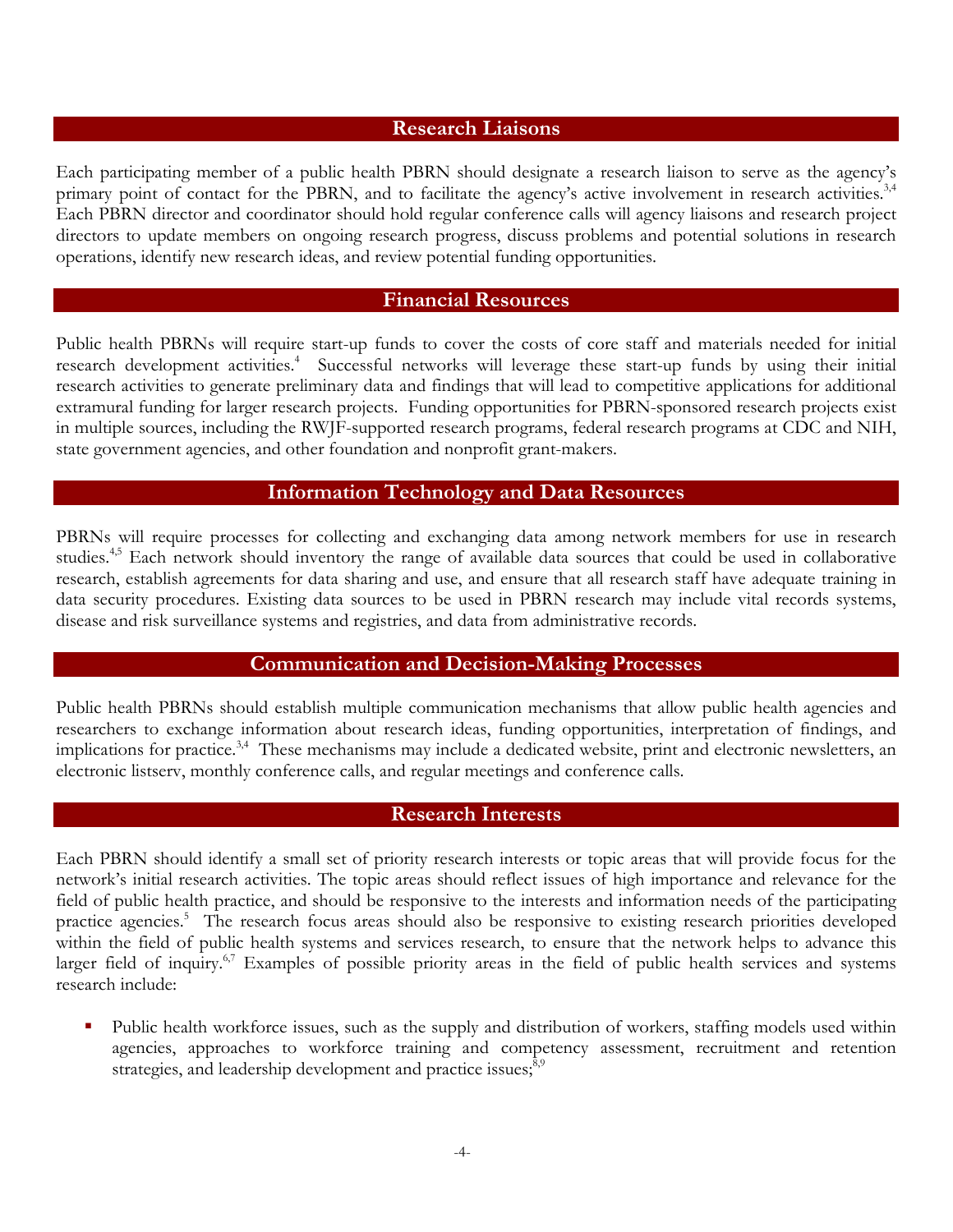- Issues in public health financing and economics, including agency spending patterns, resource allocation models, funding formulae and mechanisms, efficiency measures, and the cost-effectiveness and economic impact of public health approaches; $^{10}$
- Organizational and governance issues, including inter-organizational and intergovernmental structures, governance models, regionalization strategies, public-private partnerships, and functional coordination and consolidation models;<sup>11</sup>
- Public health delivery and practice issues, including economies of scale and scope in the delivery of public health activities, quality measurement and improvement approaches, performance assessment and accreditation approaches, adoption of and adherence to evidence-based public health interventions, and disparities in populations served by effective public health activities; $1^{1,12}$  and
- Public health law and policy issues, including the distribution of legal and regulatory authority, enforcement capabilities, processes for policy development, and health and economic impact of laws and policies.

#### **Study Designs**

PBRNs will help to build evidence for practice improvement by conducting descriptive, comparative and evaluative studies of current practices in real-world public health settings.<sup>12</sup> Once established, PBRNs can be positioned to support a variety of different types of studies, including:

- Comparative case studies designed to identify problems and/or innovations in how public health activities are currently implemented in different practice settings.
- Large-scale observational studies designed to evaluate practice variation across local and/or state public health settings in order to identify opportunities for reducing unnecessary, inefficient, or harmful variation.
- Intervention studies and community trials designed to test the effectiveness and cost-effectiveness of new public health programs. Such studies may also test the effectiveness of quality improvement initiatives directed at existing programs.
- Policy evaluations and natural experiments designed to monitor the effects of key policy and administrative changes made at local and/or state levels, such as new or modified public health laws and regulations, shifts in program funding or staffing levels, and organizational restructuring such as service consolidation, regionalization or decentralization.

### **Technical Assistance**

Newly forming public health PBRNs are likely to require technical assistance and support on a variety of topics, including network development and recruitment, organizational structure and governance, research priority-setting, information technology for data exchange, research design and analysis methodologies, and approaches for translation and application of findings. Networks should generate an inventory of their technical assistance needs and resources early in their development in order to determine how best to address these needs.